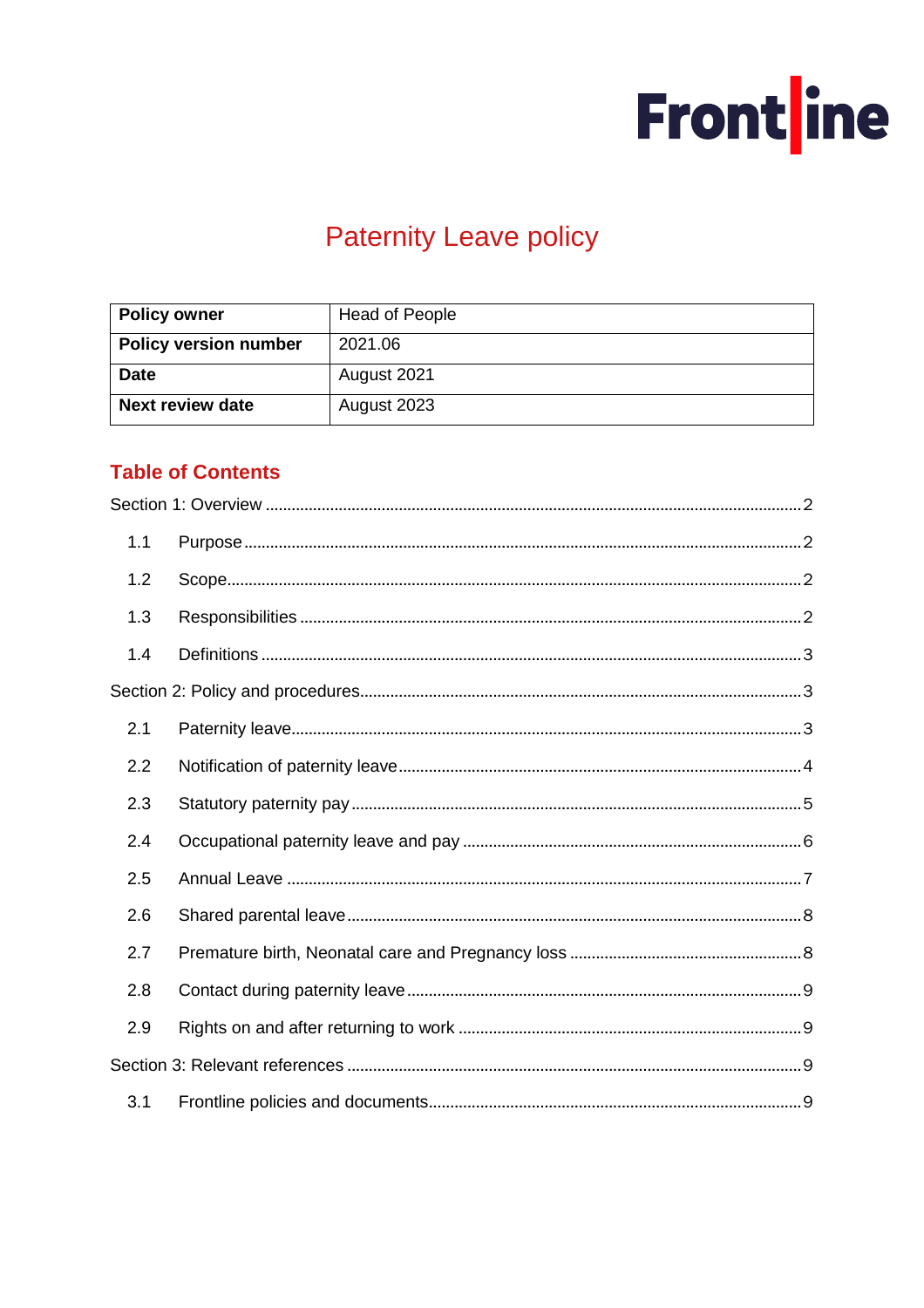

# <span id="page-1-0"></span>**Section 1: Overview**

#### <span id="page-1-1"></span>1.1 Purpose

- 1.1.1 This policy sets out the statutory and occupational rights and responsibilities of employees who plan to take paternity leave.
- 1.1.2 This policy is here to help you and us plan ahead when you're starting and looking after your family. We want to make sure everything is as clear as possible for you, so you can plan your finances, time off and any support you may need.

# <span id="page-1-2"></span>1.2 Scope

- 1.2.1 This policy applies to all permanent and fixed term employees.
- 1.2.2 This policy will be available in the People folders in the Fewer Better Rules Book

# <span id="page-1-3"></span>1.3 Responsibilities

- 1.3.1 The Head of People is accountable for ensuring that this policy is applied correctly.
- 1.3.2 The People team are involved in delivering the policy.
- 1.3.3 Line managers are responsible for liaising with the employee in relation to their period of leave, and where necessary arranging cover for the role.
- 1.3.4 Employees who are applying for paternity leave are responsible for following the process outlined in this policy.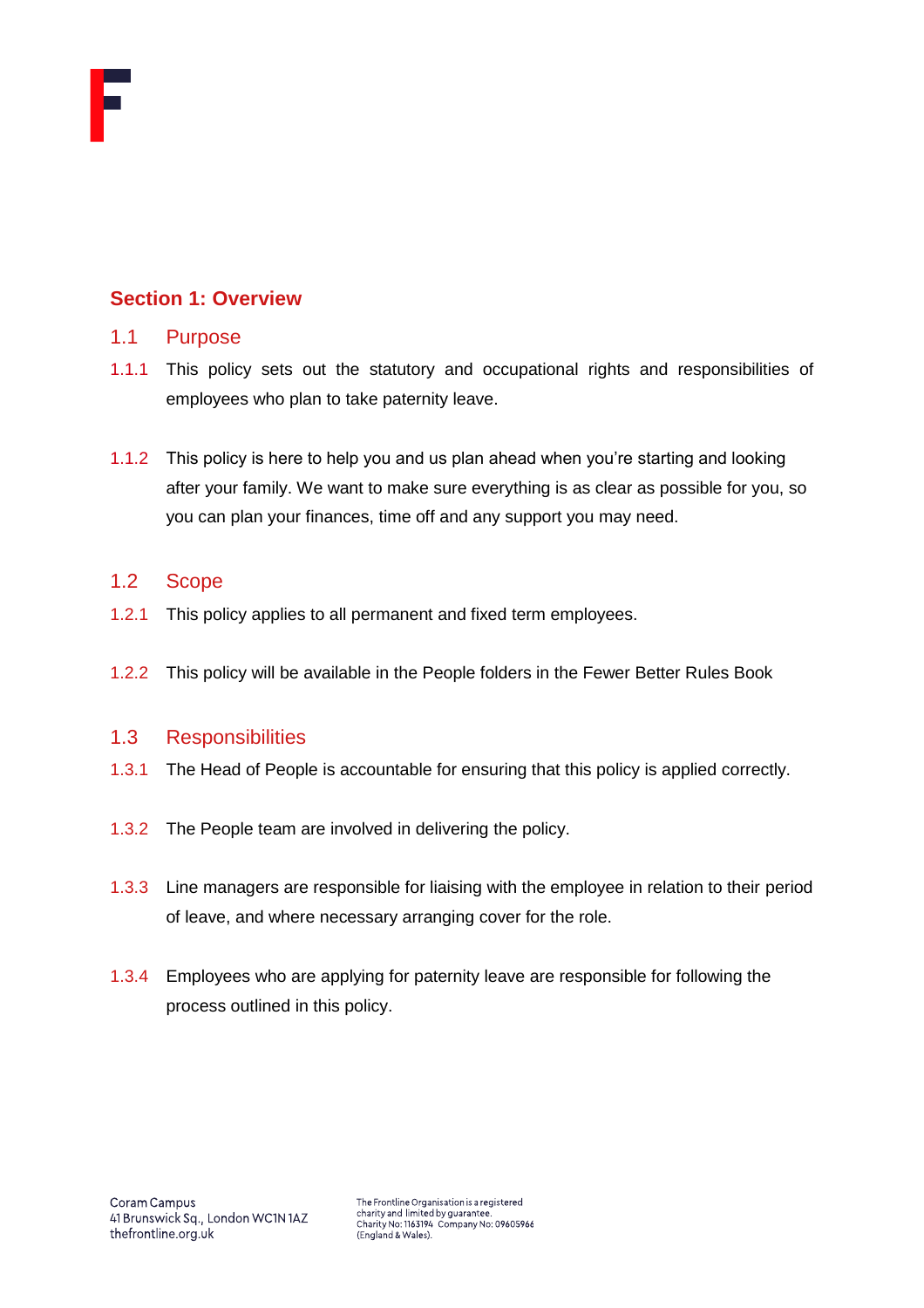# <span id="page-2-0"></span>1.4 Definitions

| <b>Expected week of</b><br>childbirth (EWC) | The week, starting on a Sunday, in which the doctor/midwife expects<br>the employee to give birth (as stated on the MATB1) |
|---------------------------------------------|----------------------------------------------------------------------------------------------------------------------------|
| <b>Qualifying week</b>                      | The 15 <sup>th</sup> week before the expected week of childbirth                                                           |
| <b>Placement date</b>                       | The date on which an adopted child is expected to be placed with<br>you.                                                   |
| <b>Occupational</b>                         | OPP refers to payment made by Frontline over and above the                                                                 |
| paternity pay (OPP)                         | statutory requirement                                                                                                      |
| <b>Statutory paternity</b><br>pay (SPP)     | SPP refers to the statutory pay requirement for paternity leave                                                            |

# <span id="page-2-1"></span>**Section 2: Policy and procedures**

<span id="page-2-2"></span>2.1 Paternity leave

#### 2.1.1 **Eligibility for leave**

If you are the secondary caregiver to a child (this applies to biological parents, adoptive parents, parents through surrogacy) you are entitled to two weeks' paternity leave provided you;

- have 26 weeks' continuous service by the end of the 15th week before the EWC date (qualifying period)
- have not have handed in your notice
- have, or expect to have, responsibility for the upbringing of the child.
- have provided the correct notice

# 2.1.2 **When you can take paternity leave**

Your paternity leave cannot start before the birth or placement date. Paternity leave must be taken in no more than two single blocks of leave.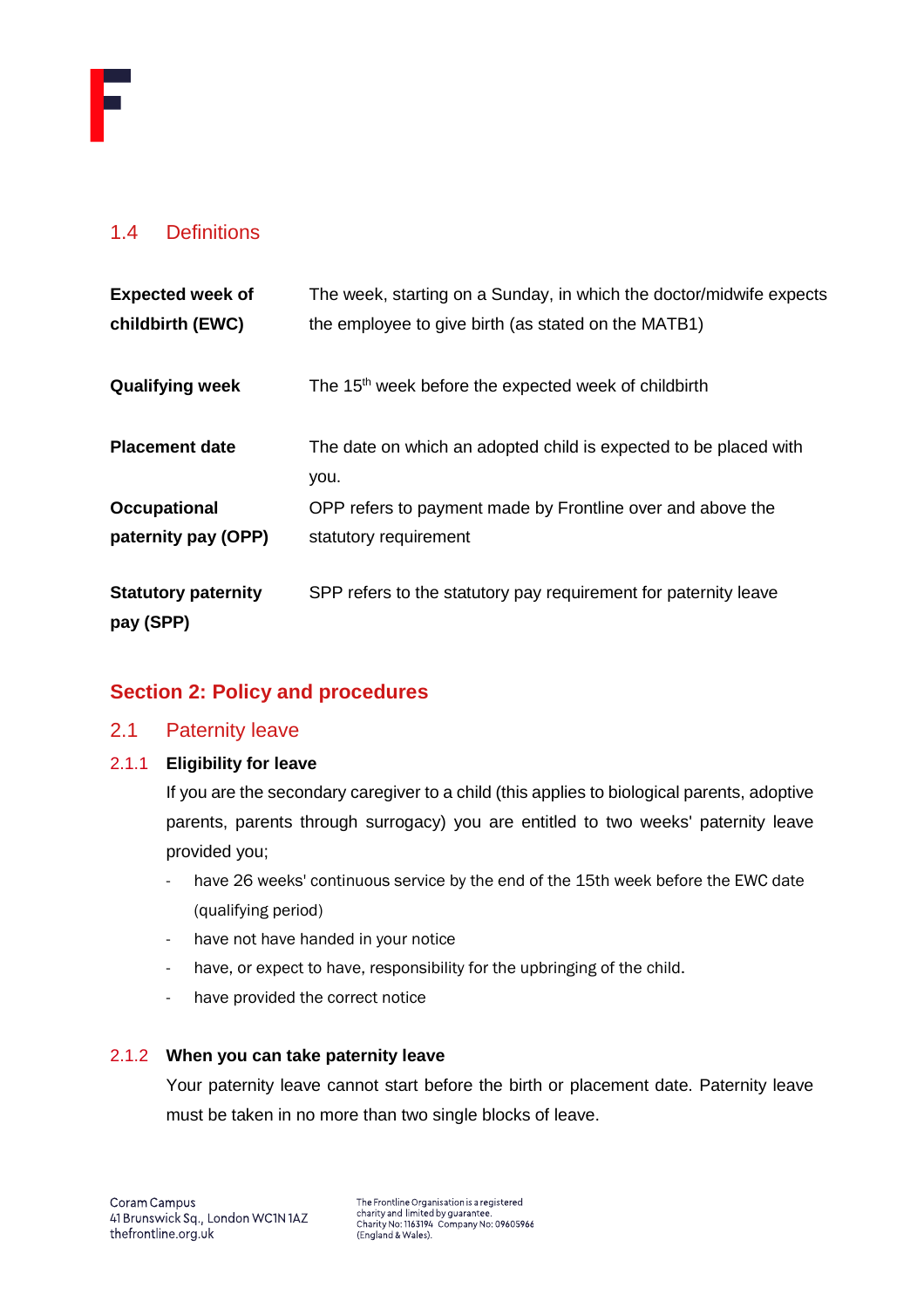

2.1.3 You can choose whether you want to start your Paternity leave from the date the child is born/placement date, or from a chosen number of days or weeks after that date. If you are eligible for Occupational Paternity leave (see Section 2.4) you can take your leave at any time in the first 52 weeks (before the baby's first birthday). Statutory paternity leave however must have been taken within 8 weeks of the birth/placement date.

# <span id="page-3-0"></span>2.2 Notification of paternity leave

#### 2.2.1 **Making a request**

When you know that your partner is due to have a baby or you are planning to adopt, you should let your manager know as soon as possible so you can both plan ahead. When making a request you should let your manager and the People team know the following;

- the EWC or placement date
- notification date (in case of adoption)
- the length of time you plan to take (including any holiday you may wish to use either side)
- the date you want the leave to start (this can't be before the baby is born)
- complete and sign the one of the below SC forms declaring your eligibility
	- o **Birth parent**: [SC3](https://public-online.hmrc.gov.uk/lc/content/xfaforms/profiles/forms.html?contentRoot=repository:///Applications/PersonalTax_iForms/1.0/SC3&template=SC3.xdp) form
	- o **Adoptive parent (UK):** [SC4](https://assets.publishing.service.gov.uk/government/uploads/system/uploads/attachment_data/file/675766/SC4_01_18_v1.0.pdf) form
	- o **Adoptive parent (from abroad)**: [SC5](https://public-online.hmrc.gov.uk/lc/content/xfaforms/profiles/forms.html?contentRoot=repository:///Applications/PersonalTax_iForms/1.0/SC5_20156&template=SC5.xdp) form

You must give at least 15 weeks' notice of the date your baby is due (EWC) to be eligible for statutory leave.

# 2.2.2 **Adoptive parents**

We know that you won't necessarily be able to give 15 weeks' notice of the placement date if you are planning to adopt. In this case, you must provide as much notice as practically possible, and let your manager and the people team know at least seven days before the placement date given by the adoption agency, that you

The Frontline Organisation is a registered charity and limited by guarantee Charity No: 1163194 Company No: 09605966<br>(England & Wales).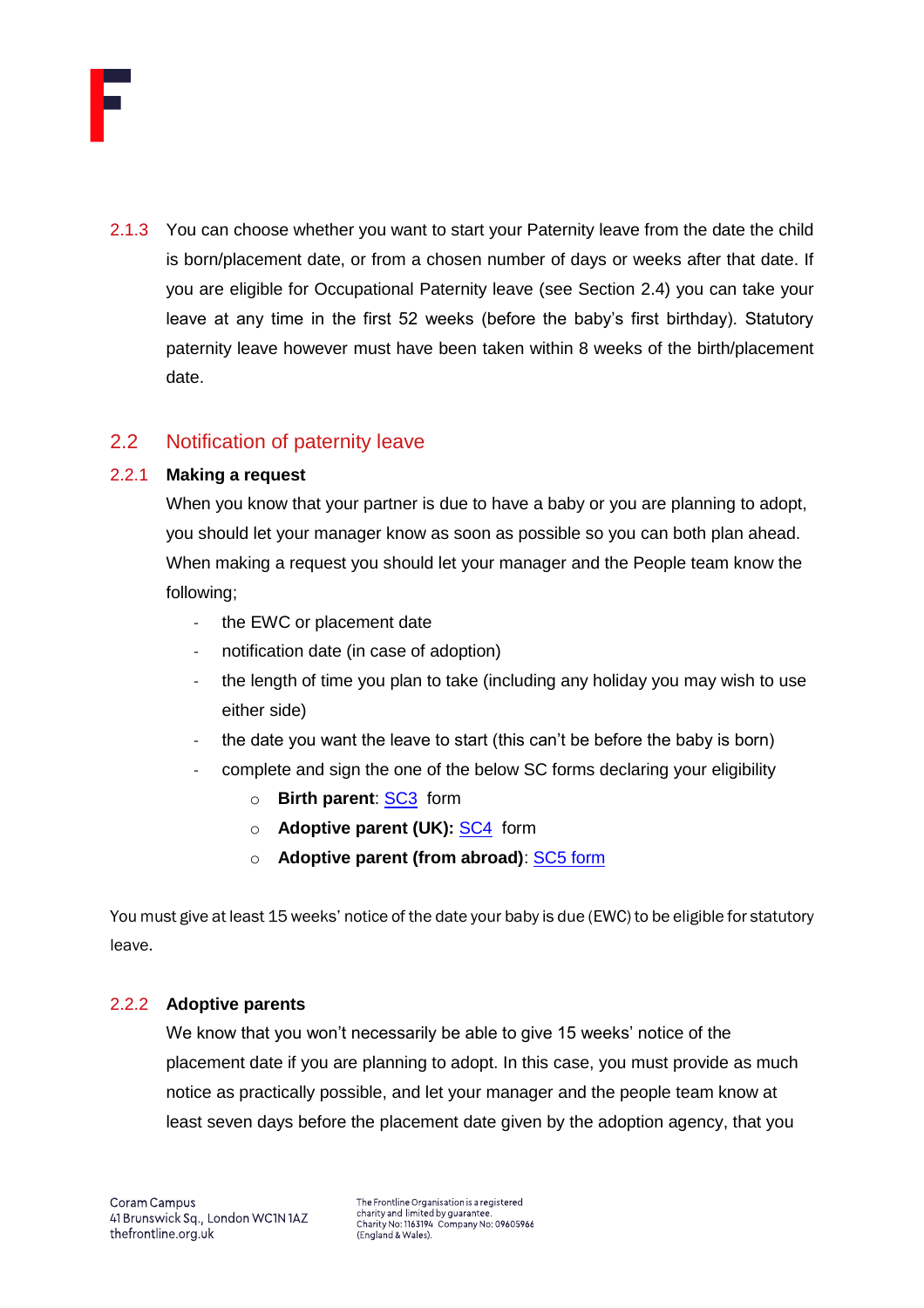

plan to take paternity leave. You should provide all the relevant information in Section 2.2.1.

# 2.2.3 **Changing the timing of paternity leave**

If your plans change, and you'd like to make a change to your start date you would just need to let your manager and the People team know by whichever is the earlier of either 28 days before the original start or 28 days before the new date you want to start your leave. If you are unable to advise of the change within 28 days your request to change may be denied.

# <span id="page-4-0"></span>2.3 Statutory paternity pay

2.3.1 The table below provides a summary of the eligibility for paternity leave and pay based on length of service.

| <b>Length of service</b>                                                                                                  | <b>Statutory paternity leave</b>                                                                         |
|---------------------------------------------------------------------------------------------------------------------------|----------------------------------------------------------------------------------------------------------|
| Less than 26 weeks continuous service by<br>the 15 <sup>th</sup> week before the EWC (qualifying<br>period                | Not eligible for statutory paternity leave<br>$\bullet$                                                  |
| More than 26 weeks continuous service,<br>up to 1 year by the 15 <sup>th</sup> week before the<br>EWC (qualifying period) | You will be paid two weeks statutory topped up to<br>$\bullet$<br>100% of your salary (inclusive of SPP) |
| 1 year or more years of continuous<br>service at the 15 <sup>th</sup> week before the EWC<br>(qualifying period)          | Entitled to occupational pay and leave (inclusive<br>of SPP) for up to six weeks. See rates in section   |

# 2.3.2 **Eligibility for statutory paternity pay**

If you meet the eligibility criteria for Statutory Paternity leave (outlined in Section 2.1.1) and have provided the relevant notice, you will also be eligible for statutory paternity pay.

2.3.3 Paternity Pay will be paid into your bank account on the same date as your normal pay date and is treated as earnings and is therefore subject to PAYE and national insurance deductions.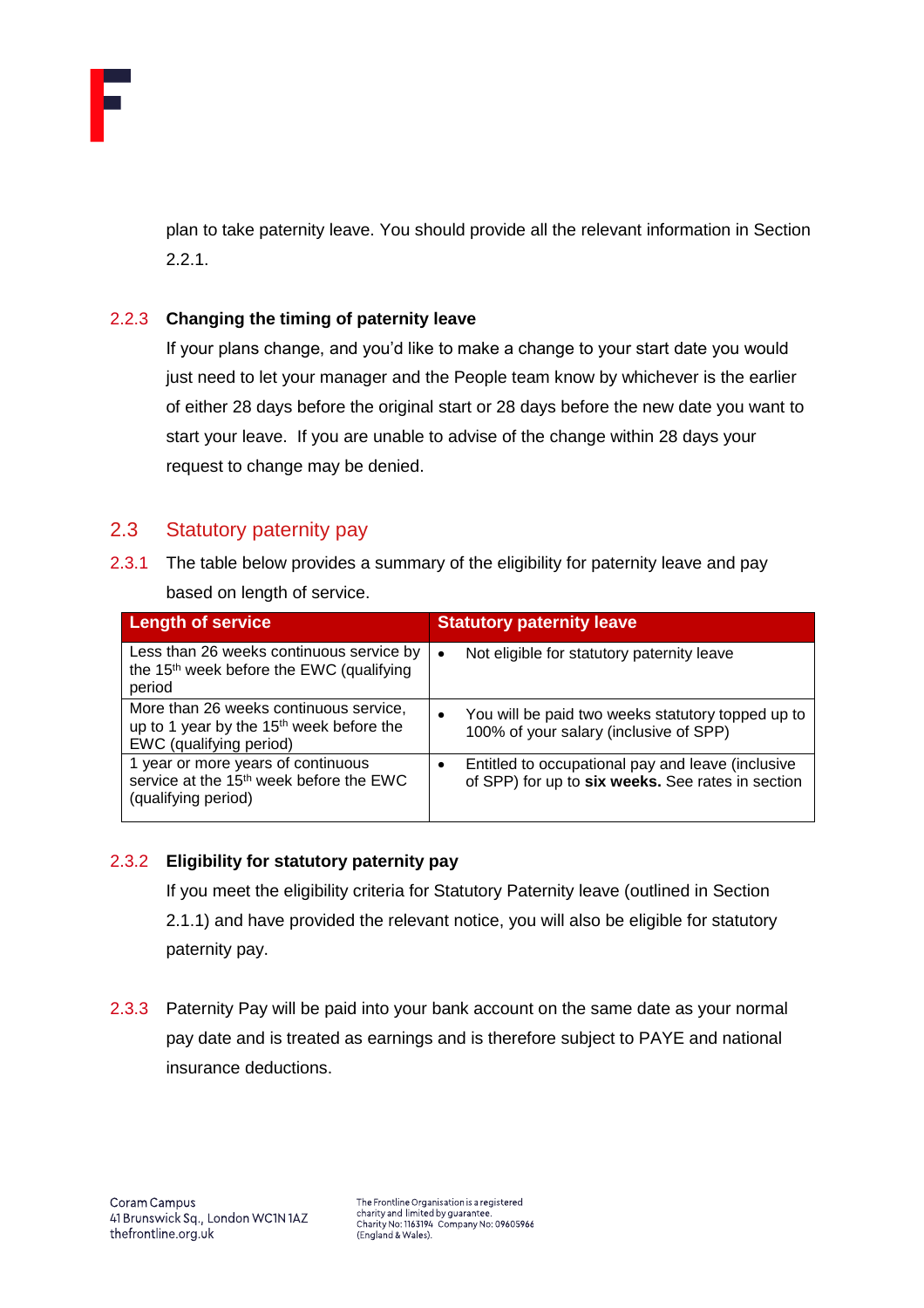

#### 2.3.4 **Statutory paternity leave and pay**

You must take your leave within the first 8 weeks from the day your baby is born, or from the placement date to be eligible for statutory pay. You can take this in either a single two-week block or two blocks of a week each.

# <span id="page-5-0"></span>2.4 Occupational paternity leave and pay

#### 2.4.1 **Eligibility**

To qualify for occupational leave and pay you must have 1 year or more continuous service at the 15th week before the EWC or placement date.

*For example; if your partner's EWC date is 30th August 2021, the qualifying period is week commencing 17th May 2021 and therefore your employment start date would need to be on or before 17th May 2020 to qualify for OPP. If you started after 17th May 2020 you would not be eligible for OPP but may be eligible for statutory leave and pay (see table 2.3.1)*

You must also meet the following criteria

- have not have handed in your notice
- have, or expect to have, responsibility for the upbringing of the child
- provided the correct notice

#### 2.4.2 **Occupational leave**

If you meet the eligibility criteria you will be able to take up to six weeks leave, fully paid. This can be taken in up to two blocks. These can be split however you like for example, evenly across two blocks of three weeks, or one week, followed by a block of five.

2.4.3 You can take your leave (or blocks of leave if you choose to split it) at any time from the date of birth/placement date up to the baby's 1st birthday or within 52 weeks of the placement date. These blocks should be given in advance when notifying your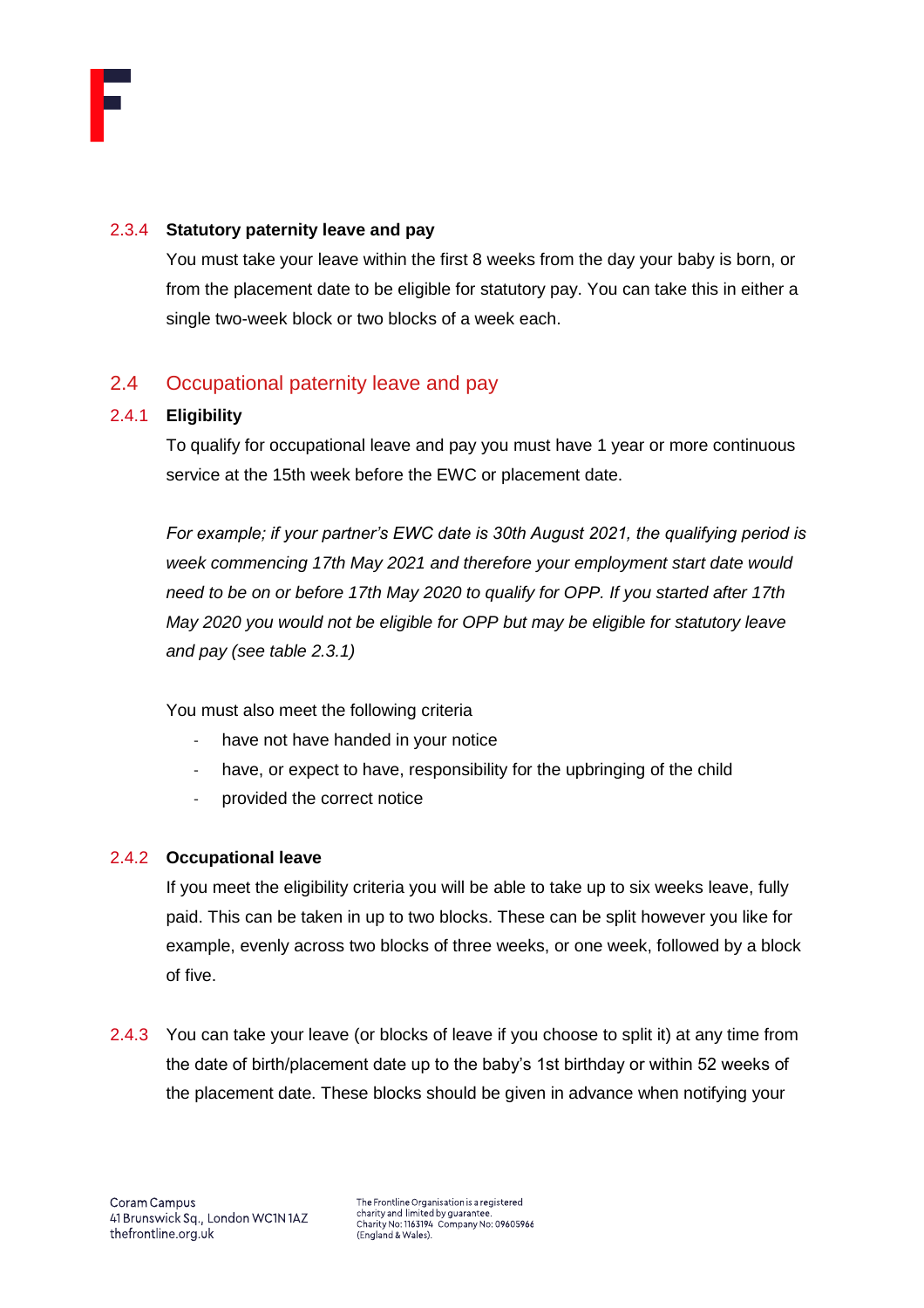

manager and the People team you plan to take paternity leave. You can change these but would need to give up to 28 days' notice (see 2.2.3).

2.4.4 You cannot start paternity leave before the placement/EWC date, if you want to take leave before then you would need to use annual leave.

# <span id="page-6-0"></span>2.5 Annual Leave

# 2.5.1 **Accruing public holidays and non-contractual holidays**

You will continue to accrue contractual annual leave while on paternity leave. Depending when your paternity leave falls, you may also accrue public holidays and any non-contractual holidays given to all employees (such as the Christmas Closure) as annual leave. If your paternity leave falls over a bank holiday or the Christmas Closure these days will be automatically added to your annual entitlement.

2.5.2 If you are planning to extend your paternity leave by using some annual leave you should include this in your notice to take leave.

# 2.5.3 **Buying or selling annual leave**

While on paternity leave you are not eligible to receive any additional leave pay. This means that if you want to sell any annual leave while on paternity leave (this can only happen during either of the windows), the payment would be delayed and made when your return to work. You would only be eligible to sell up to the maximum of 5 days in a rolling year (see [Leave and Absence policy\)](https://thefrontline.sharepoint.com/sites/FBRB/Shared%20Documents/Operations/People/General/Leave%20and%20Absence%20Policy%20-%202021.04.pdf).

# 2.5.4 **Carrying over annual leave after returning to work**

Once you have returned to work, the usual carry over rules apply (see Leave and [Absence policy\)](https://thefrontline.sharepoint.com/sites/FBRB/Shared%20Documents/Operations/People/General/Leave%20and%20Absence%20Policy%20-%202021.04.pdf), and annual leave may be carried over to the following leave year but no more than 5 days.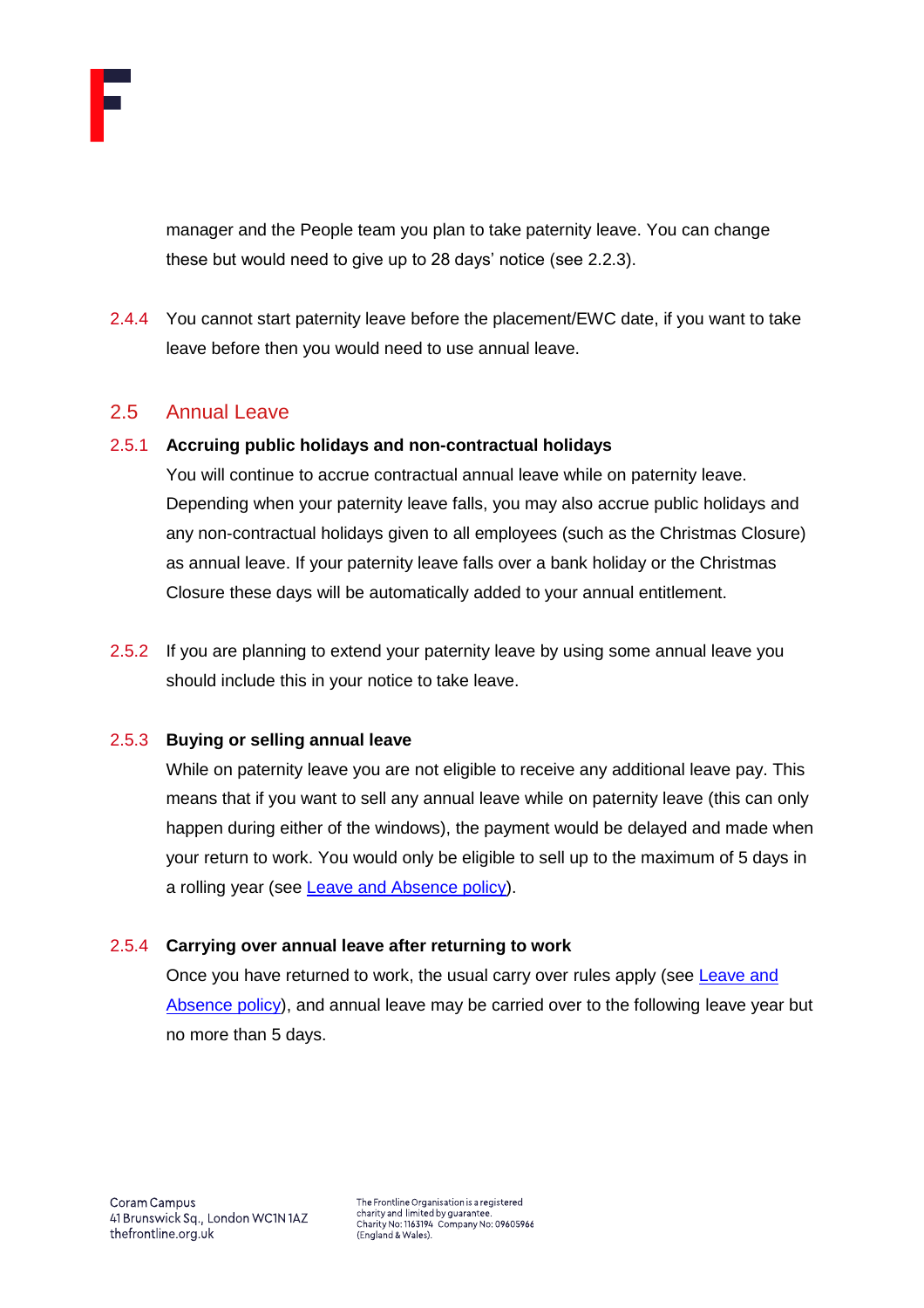

# <span id="page-7-0"></span>2.6 Shared parental leave

- 2.6.1 Shared parental leave enables you to share some of your partner's maternity or adoption leave (and pay), provided they end their leave early (to "share" what they have left).
- 2.6.2 To be able to take shared parental leave, you and your partner must meet various eligibility requirements and have complied with the relevant curtailment, notice and evidence requirements. You and your partner should ensure that you're both liaising with your employers if you want to use Shared Parental Leave. See [Shared Parental](https://thefrontline.sharepoint.com/sites/FBRB/Shared%20Documents/Forms/FBRB%20View.aspx?viewid=16291952%2D50ea%2D4f4d%2Dad56%2D955c10f8539d&id=%2Fsites%2FFBRB%2FShared%20Documents%2FOperations%2FPeople%2FFamily)  [Leave policy](https://thefrontline.sharepoint.com/sites/FBRB/Shared%20Documents/Forms/FBRB%20View.aspx?viewid=16291952%2D50ea%2D4f4d%2Dad56%2D955c10f8539d&id=%2Fsites%2FFBRB%2FShared%20Documents%2FOperations%2FPeople%2FFamily) for full details
- 2.6.3 If you are eligible to take Shared Parental Leave any Paternity leave (and pay) taken will count toward your entitlement for leave and pay under Shared Parental leave.

*For example (if you meet the eligibility criteria for both Occupational Paternity and Shared Parental leave); if you took 6 weeks Paternity leave following the birth of your baby and then later decided to take Shared Parental Leave, you would have already*  used 6 of the 24 weeks of paid leave available. This means the maximum (fully paid) *shared parental leave you could take is 18 weeks.*

# <span id="page-7-1"></span>2.7 Premature birth, Neonatal care and Pregnancy loss

2.7.1 We recognise this is a stressful and difficult experience that any parent can face so we want to take proactive measures to support you.

# 2.7.2 **Eligibility**

This is a particularly challenging time for parents, therefore any employee that has been on paternity leave at Frontline is eligible for premature birth and neonatal leave and pay, or additional leave and pay for pregnancy loss. This means that regardless of your length of service before going on paternity leave you would be eligible for additional leave and pay in the event of pregnancy loss, premature birth or your baby

The Frontline Organisation is a registered charity and limited by guarantee. Charity No: 1163194 Company No: 09605966<br>(England & Wales).